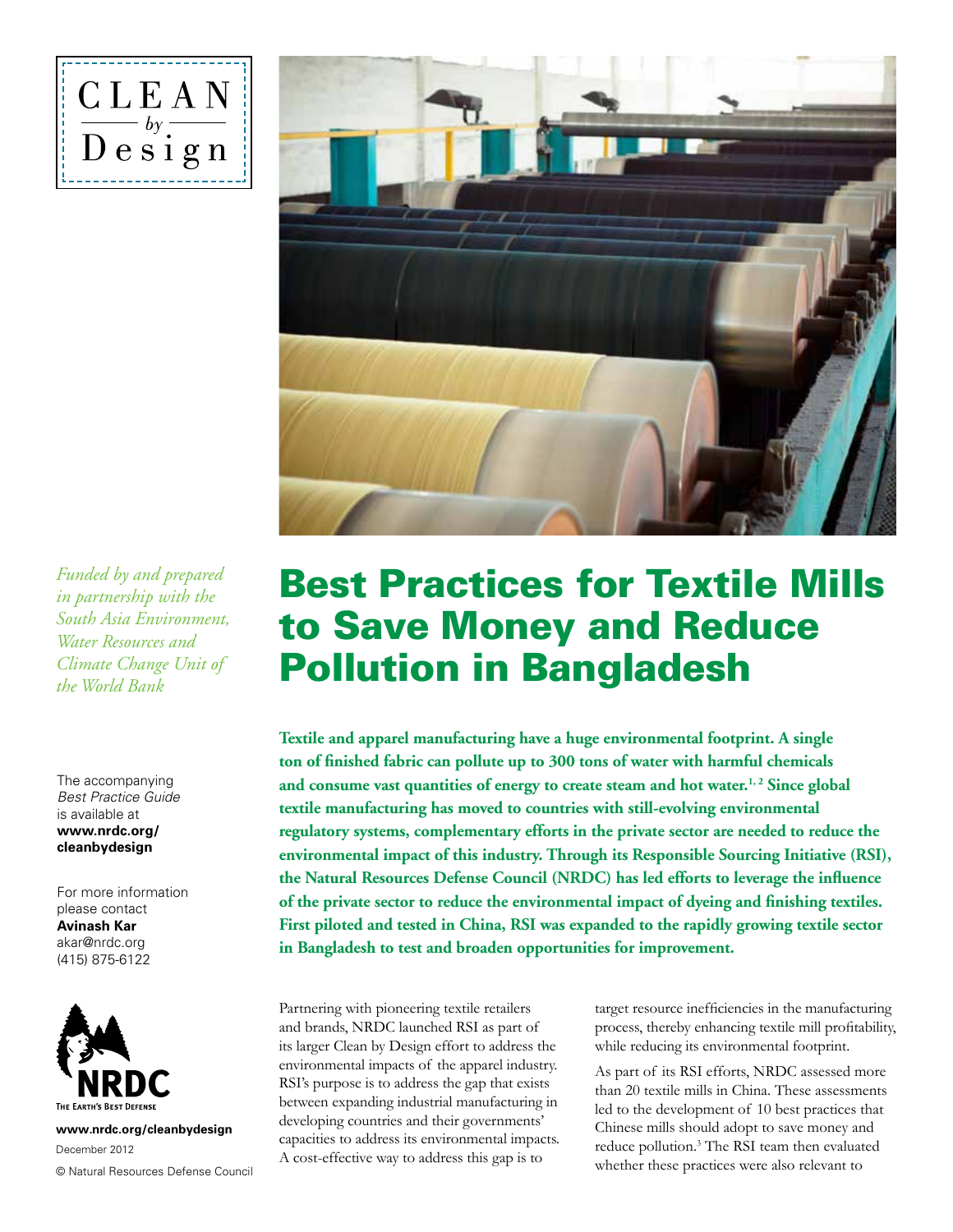mills in Bangladesh. After assessing four different mills in Bangladesh, the team developed seven energy and water savings best practices that overlap with those identified in China. If implemented together, these practices could save as much as 27 percent of water usage while also significantly reducing energy use. For all practices, the initial investment required for implementation can pay back within 15 months or less.

Beyond concerns about environmental impacts or government oversight, these best practices should be adopted because they enhance mill productivity and are good for business. Multinational apparel retailers and brands can reduce the footprint of their global supply chain by encouraging mills to adopt these best practices and rewarding those that do so with more business.

#### First Order of Business:

# **Install Meters to Benchmark Use and Measure Savings**

Installing and operating accurate meters and measuring software are fundamental steps in benchmarking performance and initiating efficiency improvements. Metering is the management tool that underpins all the other practices. It allows plants to evaluate the water and energy efficiency of current practices, identify and respond to leaks or unusual spikes in resource use, and evaluate the effectiveness of any process-improvement measures they take.

RSI assessments revealed that many textile mills in Bangladesh *estimate* total water, energy, and chemical consumption based on capacity of pumps and machines; they do not know actual total resource use in practice, or the specific resource consumption of different areas in the factory or of major pieces of equipment.

At a minimum, factories need to meter resource use at the main point of supply. Next, they should prioritize workshop-level metering, and then metering at particular machines that consume the most water or energy in the factory.4

Meters and measurement software are relatively inexpensive. For more about metering and costs, please see the full report available at http://docs.nrdc.org/international/int\_12122001.asp

#### **The Best Practices for Saving Water, Energy, Chemicals, and Money**

RSI focuses on factory infrastructure improvements that would improve the steam production and water heating processes, recycle process water, and recover heat. For each opportunity identified, RSI evaluated the following:

- **Costs:** both upfront investment and ongoing operational
- **Payback period**: the time required to recoup upfront investment through savings in water, materials, and energy costs
- **Resource savings:** water, energy, and chemicals

All cost, return, and impact estimations and calculations are based on the four factories audited in Bangladesh, supplemented with previous RSI work in China. The RSI team selected practices based on greatest impact, lowest cost, and quickest return. (See full report for complete list of practices evaluated and selection criteria, http://docs.nrdc.org/international/ int\_12122001.asp) These criteria vary somewhat from those used in China because of the differences in circumstances in Bangladesh, such as factories' pumping groundwater at the site rather than purchasing water from utilities and the use of natural gas for fuel rather than coal.

Overall, three out of the seven best practices cost less than Tk 410,400 (US \$5,000) each, and two cost almost nothing (see table 1).<sup>5</sup> Costs for two other practices can be lower than Tk 410,400 (US \$5,000), depending on the factory. None requires more than 15 months to recoup costs. Each practice delivers savings of:

- One ton or more of water per ton fabric; or
- <sup>n</sup> One percent or more of the factories' total use of steam, gas, or electricity; or
- Ten percent or more of materials or costs for the targeted activity.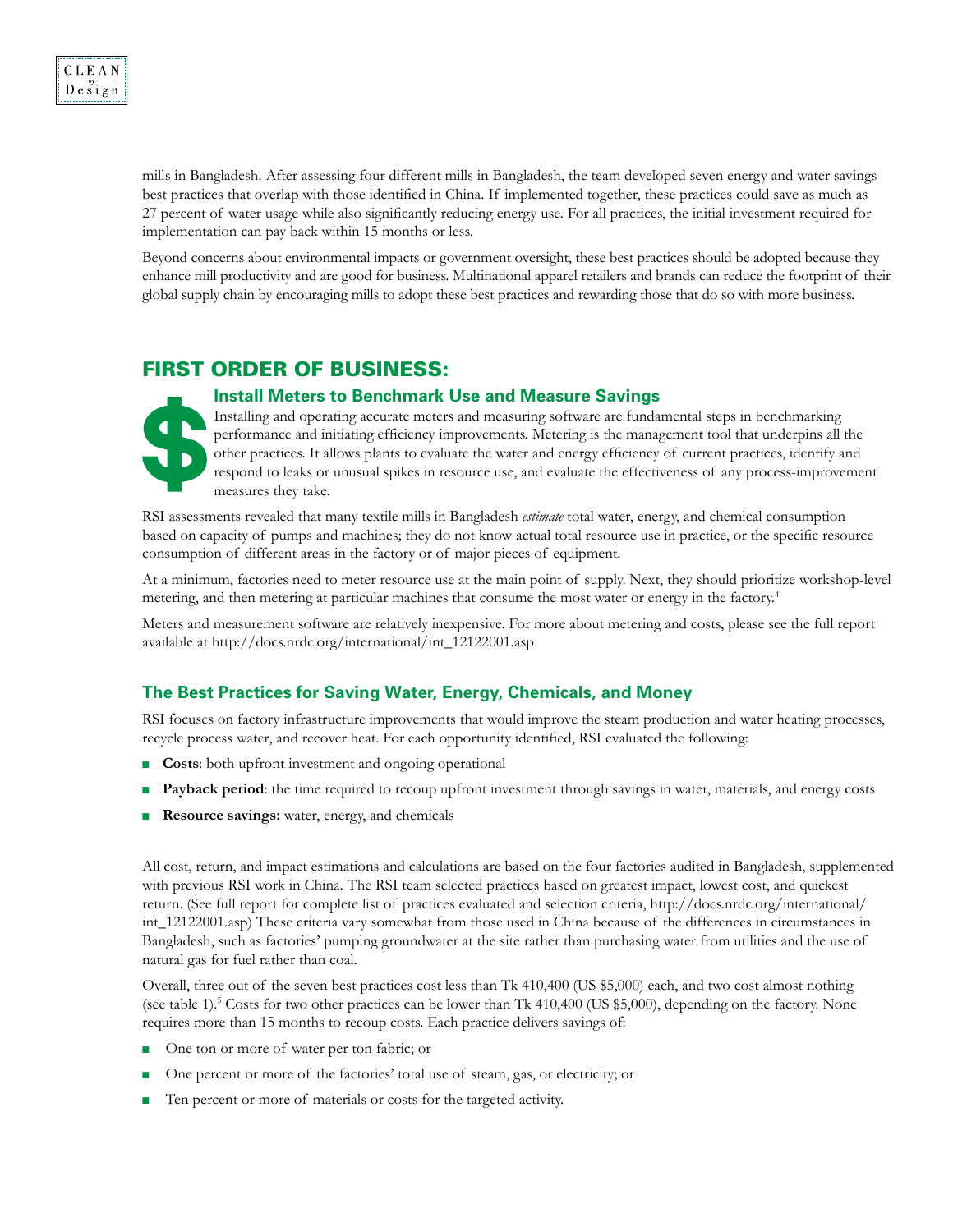#### **Table 1: Recommended Best Practicesa**

#### **An Assessment of Four Bangladeshi Factoriesb**

| <b>PRACTICE</b>                                      | % RESOURCE<br><b>SAVINGS</b> |             | <b>SAVINGS (TK/</b><br><b>TON FABRIC)</b> |             | <b>COST (TK/</b><br><b>TON FABRIC)</b> |             | <b>INVESTMENT COST</b><br><b>(TK) NRDC'S TEN</b><br><b>BEST PRACTICES</b> |                 | <b>PAYBACK PERIOD</b><br>(MONTHS) |             |
|------------------------------------------------------|------------------------------|-------------|-------------------------------------------|-------------|----------------------------------------|-------------|---------------------------------------------------------------------------|-----------------|-----------------------------------|-------------|
|                                                      | <b>LOW</b>                   | <b>HIGH</b> | <b>LOW</b>                                | <b>HIGH</b> | <b>LOW</b>                             | <b>HIGH</b> | <b>LOW</b>                                                                | <b>HIGH</b>     | <b>LOW</b>                        | <b>HIGH</b> |
| Meter resource use                                   | N/A                          | N/A         | N/A                                       | N/A         | N/A                                    | N/A         | 20,000<br>each                                                            | 500,000<br>each | N/A                               | N/A         |
| <b>WATER SAVING PRACTICES</b>                        |                              |             |                                           |             |                                        |             |                                                                           |                 |                                   |             |
| Eliminate water leaks<br>and reduce hose pipe<br>use | 0.3                          | 0.7         | 6.8                                       | 31.3        | 0.7                                    | 1.1         | 3,000                                                                     | 3,000           | 0.4                               | 1.4         |
| Reuse cooling water<br>from dyeing machine           | 8.2                          | 14.8        | 392                                       | 714         | 75                                     | 204         | 280,000                                                                   | 800.000         | 2.1                               | 3.3         |
| Reuse process water<br>from rinsing                  | 9.0                          | 11.9        | 91                                        | 426         | 134                                    | 196         | 380,000                                                                   | 1,000,000       | 3.9                               | 25.9        |
| <b>ENERGY SAVING PRACTICES</b>                       |                              |             |                                           |             |                                        |             |                                                                           |                 |                                   |             |
| Steam management                                     | 1.1                          | 5.3         | 81                                        | 349         |                                        |             |                                                                           |                 | Immediate                         | Immediate   |
| Insulate pipes, valves,<br>flanges                   | 0.4                          |             | 23                                        |             | 22                                     |             | 60,000                                                                    |                 | 11.2                              |             |
| Recover heat from<br>drying operations               | 20.0                         | 20.0        | 527                                       | 1769        | 267                                    | 368         | 1,000,000                                                                 | 1,500,000       | 2.5                               | 8.4         |

a Unless otherwise noted, savings and cost figures are based on calculations provided by the technical consultants on this project, the Consortium of Ecopsis+Sofies+HB in their report entitled *Task B: Assessment of Five Medium Performing Facilities* ("Task B Report") (July 29, 2011, as updated October 28, 2011). Descriptions of measures also rely on the Task B Report. The Ecopsis Consortium ("Ecopsis") calculations were updated with the latest information on 2009 production, resource use, and unit costs provided by factories. The "% resource savings," "Savings (Tk/ton fabric)," and "Cost (Tk/ton fabric)" were then carried out by NRDC from the Ecopsis-based calculations. Because Libas did not have reliable 2009 records, we have used 2011 data for Libas; The costs and savings here are in Bangladeshi Taka (Tk). Conversions between Taka and US Dollars throughout the report reflect conversion rates in effect on May 9, 2012, at 82 Tk per 1 USD.

**b** For more detailed information on the data below, please see table 1 in the full report at http://docs.nrdc.org/international/int\_12122001.asp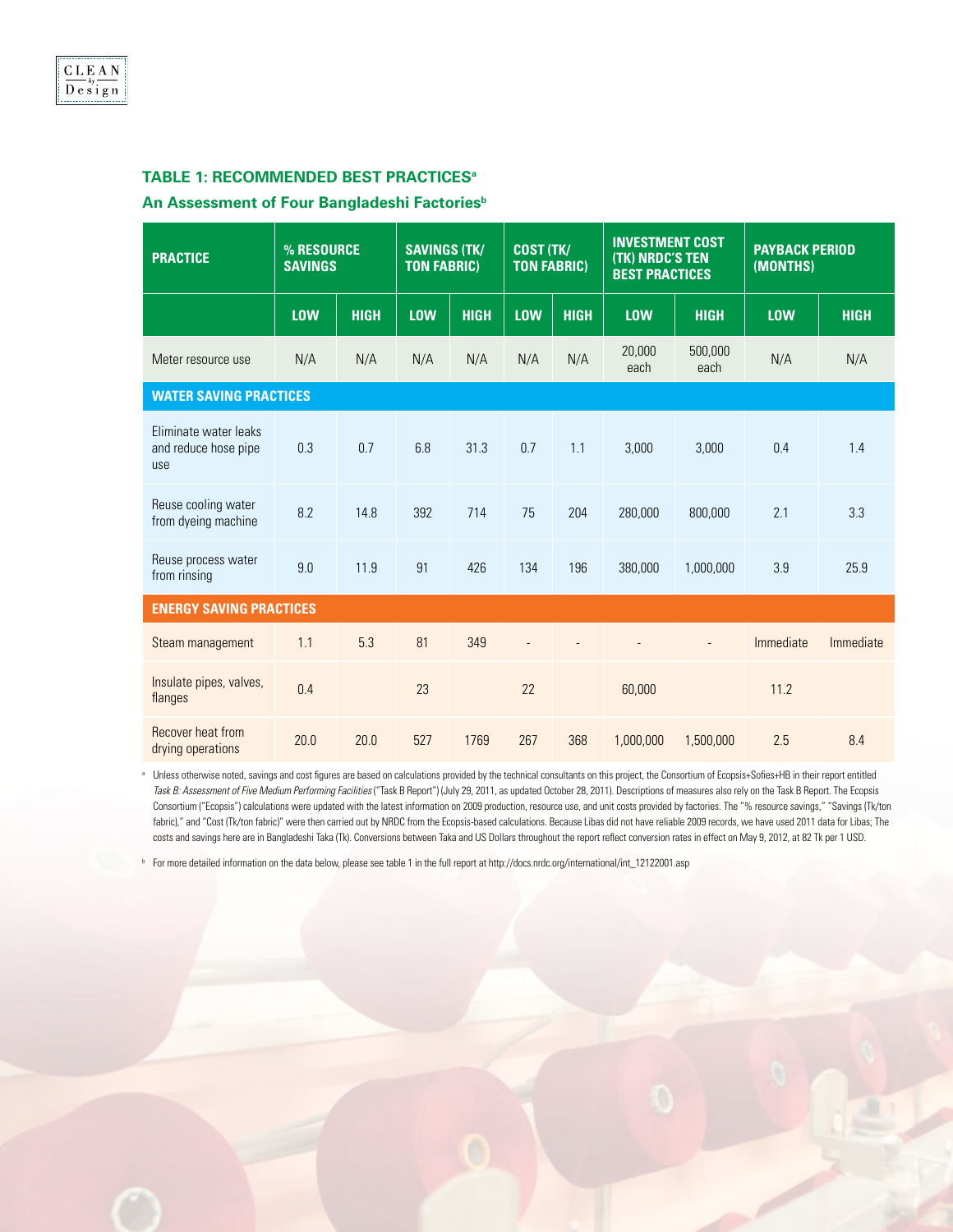



#### THREE WATER-SAVING BEST PRACTICES

In a country historically bedeviled by too much water, Bangladesh is now facing a crisis due to too little useable water.<sup>6</sup> Hence, reducing water consumption is a crucially important environmental responsibility for textile mills. In Bangladesh, where factories pump and treat their own water prior to use, reductions in water use lead to savings in both energy and chemical costs. NRDC recommends the following water-saving practices that can reduce water consumption between 18 percent and 27 percent, if implemented together:

#### **Eliminate Water Leaks and Improved Hose Pipe Use**

Individual leaks may not seem significant in the overall consumption picture. Spread across an entire factory over the course of a year, however, those individual leaks can be responsible for a surprisingly significant loss of resources. RSI estimates conservatively that water leaks account for up to 0.2 to 0.4 percent of water use, or 0.35 to 1.2 tons per ton of fabric at factories using water at levels similar to those we visited. The savings from eliminating water leaks could be higher, judging from the relevant literature.<sup>7</sup>

Significant water can be saved by reducing unnecessary use in cleaning operations. At many of the factories visited by the RSI team, water is wasted when hoses or cooling water streams are left running even after machinery is shut down, after cleaning is completed, and while cleaning is in progress. Rather than relying on workers to reduce water use, low-flow and shut-off valves or trigger guns can be installed on hoses, and thermally controlled shut-off valves can be installed on process units. 8 Combined savings from eliminating water leaks and improved hose pipe use ranged from 0.3 to 0.7 percent of water use. *How to adopt this best practice: Systematically and routinely check for leaks, replace and repair worn hoses, fittings, etc., and more closely monitor efficiency of water use during normal cleaning operations. Use trigger guns and low-flow and shutoff valves.*

#### **Reuse Cooling Water from Dyeing Machines**

In a textile mill, a lot of water is used to cool hot machines without coming into direct contact with the dyes or other chemicals. This "non-contact" cooling water should always be recycled. After its initial use, it is still clean and high in temperature, making it beneficial in processes such as desizing, scouring, washing, or rinsing. Furthermore, discharging so much hot water stresses the wastewater treatment system, lowering its efficiency. Reusing cooling water used to reduce the temperature of dyeing baths before they are drained out is especially promising. RSI found mills were either not reusing this water or using it in cold water processes where the heat is wasted. To use the warmed-up cooling water, factories can use an insulated hot water tank to collect and store water and then recycle this warm water either into the dyeing process or as boiler feed water. Costs are estimated to be modest, and return on investment is less than four months.<sup>9</sup> *How to adopt this best practice: Install a water reuse system, which includes pipes, valves, pumps, holding tanks, and a control system.*

#### **Reuse Process Water from Rinsing Operations**

Dyed fabric must be rinsed with clean water many times to remove unabsorbed dye. While initial rinses are highly colored, later washes are low in both color and chemicals. In current practice, all rinse water is discharged for effluent treatment, but the last few rinses can be reused in processes that do not require high quality water. Investment required to implement this practice is higher than other measures: we estimate between Tk 380,000 (~ US \$4,600) to Tk 1,000,000 (~ US \$12,100) in upfront costs, plus operating costs of another Tk 200,000 to Tk 500,000 ( $\sim$  US \$2,400 to \$6,100), depending on mill size and layout.<sup>10</sup> For two of the four factories, the investment pays itself back within eight months; however, for the two other facilities, this was not as cost-effective a measure, and should be evaluated before implementation. Other process water can also be reused at factories, as our China report outlined. *How to adopt this best practice: Install pipes, water tanks, a simple sand or carbon filter, and electrical pumps to store and return water to the process.*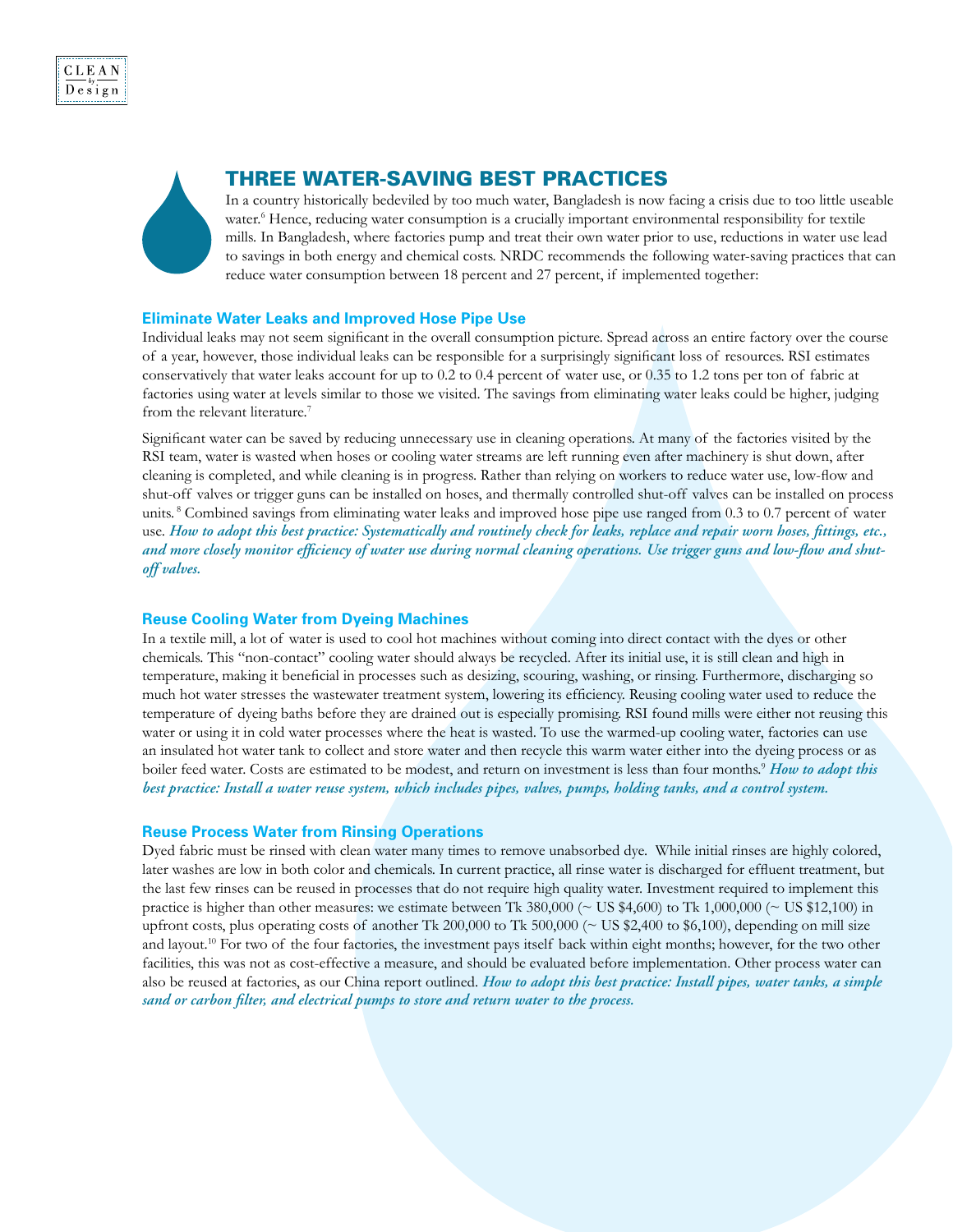### THREE ENERGY-SAVING BEST PRACTICES

In China, the RSI team discovered that steam generation is by far the largest energy-consuming activity in a textile dyeing mill. With this in mind, RSI best practices for energy improvements focus on increasing the efficiency of steam use in the production process. In Bangladesh, steam savings are especially important because there is an inconsistent supply of natural gas used to create steam where some factories already face occasional supply shortages.<sup>11</sup>

#### **Steam Management**

If a steam distribution system is not managed properly—suffers blocked or broken steam traps and loose fittings and other leaks in the steam distribution system—the result will be losses of steam energy and condensate. Steam quality is then affected and extra condensate is introduced into the steam system. The extra condensate must be discharged or it can have a "water hammer" effect, which can cause energy inefficiencies and losses of up to 5 percent.

Steam traps prevent unneeded condensation. In steam systems that have not been adequately maintained, between 15 percent and 30 percent of the traps may have failed.<sup>12</sup> By implementing a quality steam management regime with monthly testing, a factory can save between 1 percent and 5 percent of steam consumption. This measure does not require capital investment for implementation, but rather management time and attention. *How to adopt this best practice: Regularly inspect leaks in the system, loose fittings, and steam traps (monthly testing is recommended) and repair or replace leaks, faulty fittings, and broken steam traps as soon as they are out of order.*

#### **Recover Heat from Drying Operations**

The drying and stenter operations generate heat that is vented to the atmosphere at a temperature of 120° C to 150° C.<sup>13</sup> The heat can be captured and used to warm up incoming process water.14 In some circumstances, the hot air itself can be beneficially reused in the dryer or elsewhere; in this case the air stream would require filtration prior to use.15 Savings are estimated to be at least 20 percent of drying costs based on experience.<sup>16</sup> Textile mills also have other valuable sources of heated air, whose heat could also be captured, such as stack gases. For three of the four mills assessed, the estimated payback period is less than eight and a half months. *How to adopt this best practice: Install an air to water heat exchanger and pipes and filers to connect to heating needs.*

#### **Insulate Pipes, Valves, and Flanges**

Steam is transported to many locations and equipment across a factory, and heat loss can be considerable. A well-insulated steam system has about a 90 percent reduction in heat loss compared to a factory with uninsulated pipes, valves, and fittings.<sup>17</sup> Most of the visited factories in Bangladesh had insulated the majority of their steam pipes. For the one factory where the pipes had not yet been insulated, insulation was estimated to cost about Tk 60,000 (around \$730). None of the factories visited had insulated their valves and flanges, and that is a savings opportunity across the board. *How to adopt this best practice: Routinely inspect and insulate all pipes, valves, and flanges in the mill with good quality insulation material.*